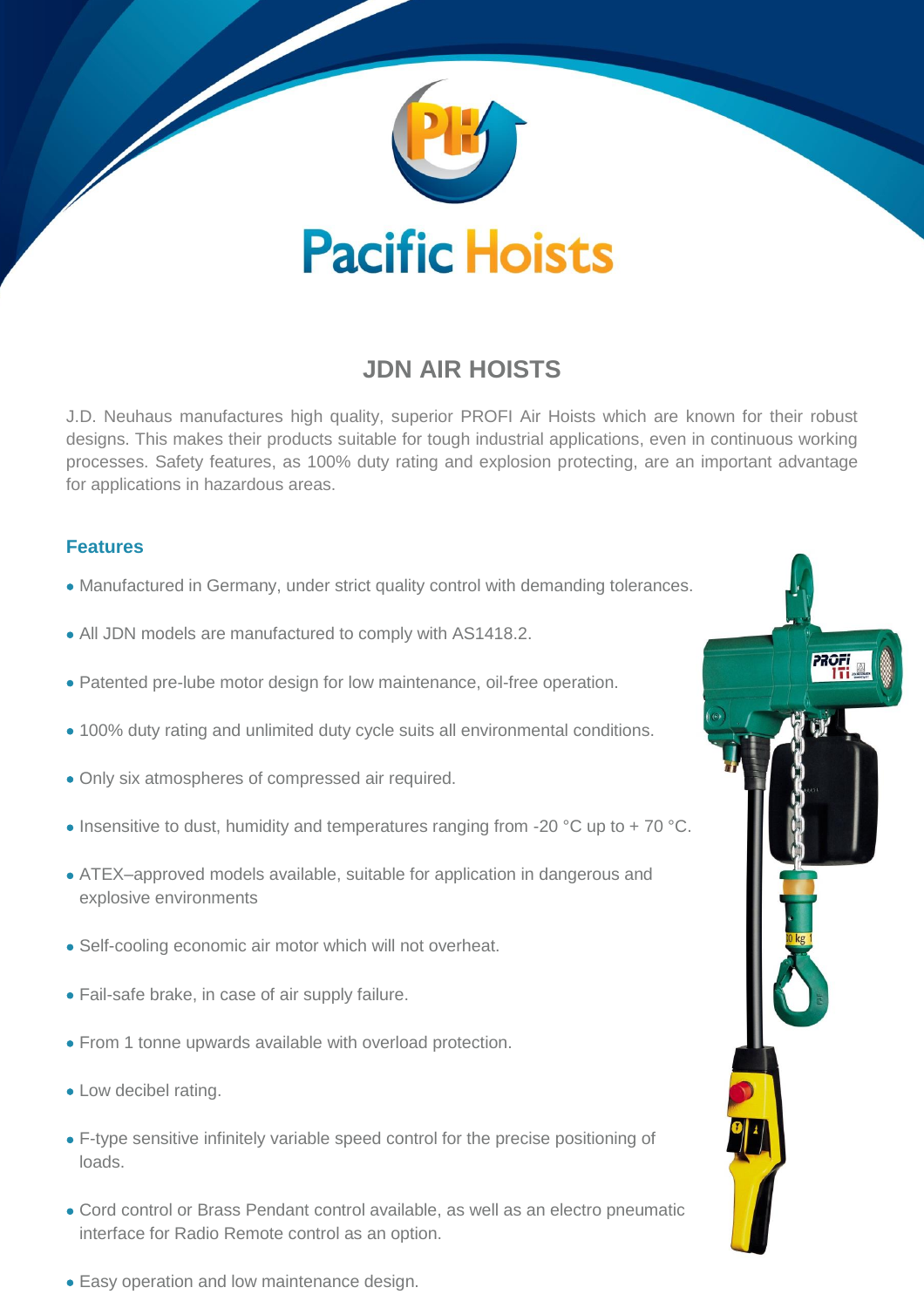## **Specifications**

| <b>Model</b>                                       | 0.25Ti         | $0.5$ Ti       | 1Ti            | $1.5$ Ti       | 2Ti            | 3Ti            |
|----------------------------------------------------|----------------|----------------|----------------|----------------|----------------|----------------|
| <b>Stock Code</b>                                  | <b>JDN705</b>  | <b>JDN706</b>  | <b>JDN715</b>  | <b>JDN719</b>  | <b>JDN725</b>  | <b>JDN735</b>  |
| <b>Rated Capacity (tonne)</b>                      | 0.25           | 0.5            | 1              | 1.6            | $\overline{2}$ | 3.2            |
| Weight with standard 3m lift (m)                   | 27             | 27             | 28             | 56             | 34             | 86             |
| No. of chain strands                               | $\mathbf 1$    | $\mathbf 1$    | $\mathbf 1$    | $\mathbf 1$    | $\overline{2}$ | 1              |
| <b>Motor Power (kW)</b>                            | 1.0            | 1.0            | 1.0            | $1.3 - 2$      | 1.0            | 3.5            |
| <b>Chain Dimension (mm)</b>                        | $7 \times 21$  | 7 x 21         | 7 x 21         | $9 \times 27$  | $7 \times 21$  | $13 \times 36$ |
| Air Pressure (bar)                                 | 6              | 6              | 6              | $4 - 6$        | 6              | 6              |
| Air Consumption at full load (m <sup>3</sup> /min) |                |                |                |                |                |                |
| Lifting                                            | 1.2            | 1.2            | 1.2            | $1.5 - 2.6$    | 1.2            | $\overline{4}$ |
| Lowering                                           | 1.5            | 1.5            | 1.5            | $2.2 - 3.6$    | 1.5            | 5.5            |
| <b>Air Connection</b>                              | $G\frac{1}{2}$ | $G\frac{1}{2}$ | $G\frac{1}{2}$ | $G\frac{3}{4}$ | $G\frac{1}{2}$ | $G\frac{3}{4}$ |
| Lifting speed at full load (m/min)                 | 20             | 11             | 5.5            | $4 - 6$        | 2.7            | 5              |
| Lowering speed at full load (m/min)                | 38             | 17             | 11             | $11 - 12$      | 5.5            | 10.8           |

| <b>Model</b>                                       | 3Ti/2          | 6Ti                           | 10Ti                          | 16Ti                          | 20Ti           |
|----------------------------------------------------|----------------|-------------------------------|-------------------------------|-------------------------------|----------------|
| <b>Stock Code</b>                                  | <b>JDN732</b>  | <b>JDN765</b>                 | <b>JDN775</b>                 | <b>JDN785</b>                 | <b>JDN795</b>  |
| <b>Rated Capacity (tonne)</b>                      | 3.2            | 6.3                           | 10                            | 16                            | 20             |
| Weight with standard 3m lift (m)                   | 66             | 110                           | 156                           | 240                           | 285            |
| No. of chain strands                               | $\overline{2}$ | $\overline{2}$                | $\overline{2}$                | 3                             | $\overline{4}$ |
| <b>Motor Power (kW)</b>                            | $1.3 - 2$      | 3.5                           | 3.5                           | 3.5                           | 3.5            |
| <b>Chain Dimension (mm)</b>                        | $9 \times 27$  | $13 \times 36$                | $16 \times 45$                | $16 \times 45$                | $16 \times 45$ |
| Air Pressure (bar)                                 | $4 - 6$        | 6                             | 6                             | 6                             | 6              |
| Air Consumption at full load (m <sup>3</sup> /min) |                |                               |                               |                               |                |
| Lifting                                            | $1.5 - 2.6$    | $\overline{4}$                | $\overline{4}$                | $\overline{4}$                | $\overline{4}$ |
| <b>Lowering</b>                                    | $2.2 - 3.6$    | 5.5                           | 5.5                           | 5.5                           | 5.5            |
| <b>Air Connection</b>                              | $G\frac{3}{4}$ | G <sup>3</sup> / <sub>4</sub> | G <sup>3</sup> / <sub>4</sub> | G <sup>3</sup> / <sub>4</sub> | $G\frac{3}{4}$ |
| Lifting speed at full load (m/min)                 | $2 - 3$        | 2.5                           | 1.6                           | 1                             | 0.7            |
| Lowering speed at full load (m/min)                | $5.5 - 6$      | 5.4                           | 3.4                           | 2.1                           | 1.6            |

\*PROFI range available up to 100 tonne.

\*\*Chain buckets, longer lift heights and alternative controllers available at additional cost.

\*\*\*Weight and headroom based on PROFI standard model with rope control and no chain bucket.



## **HEAD OFFICE**

24 Foundry Rd, Seven Hills NSW 2147 Australia  $\mid$  **P** +61 2 8825 6900  $\sqrt{F}$  +61 2 8825 6999 I E sales@pacifichoists.com.au

## **WESTERN AUSTRALIA**

Unit 1, 31 Colin Jamieson Drive, Welshpool WA 6106 Australia  $P + 61862531000$  $F + 61894589840$ 

I E sales@pacifichoists.com.au

#### **NEW ZEALAND**

The information shown is to be used as a guide only. Specifications are subject to change without notice. All materials handling or lifting jobs should be assessed individually. Pacific Hoists products are NOT to be used for lifting or lowering persons.

> 11 Druces Rd, Wiri 2104 Auckland New Zealand  $P + 6492635566$  $F + 6492635567$ | Einfo@pacifichoists.co.nz